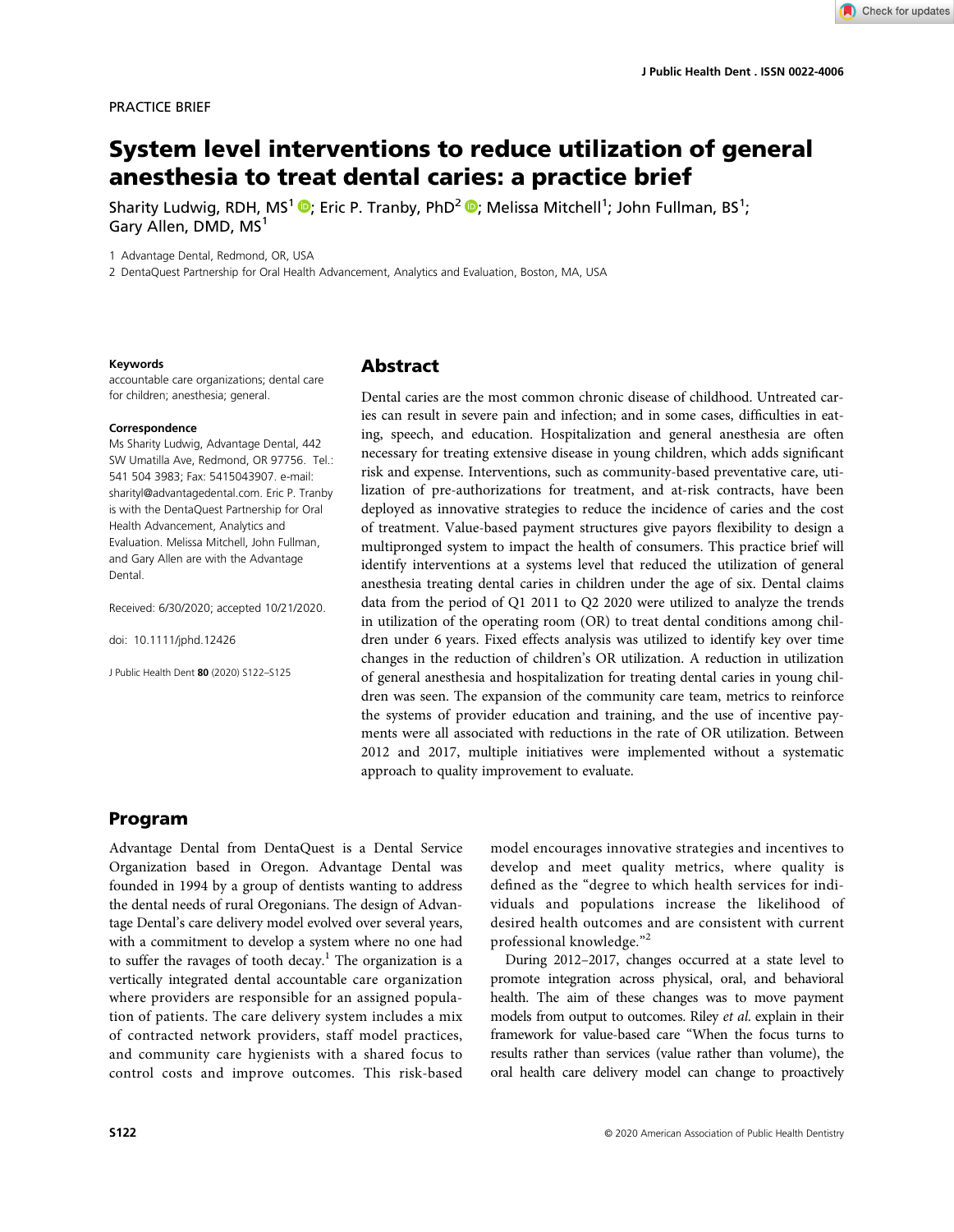preventing oral disease rather than one primarily designed around the restorative measures needed to treat disease."3 Advantage Dental was compelled to look at initiatives that would result in better health outcomes for the membership at a reduced cost, such as ongoing provider trainings around disease prevention and management, expanding disease management services to community care sites, and providing encounter credit for use of caries risk codes. Use of hospital facilities and general anesthesia to provide dental care for young children is widely recognized as an expensive<sup>4</sup> and risky<sup>5-8</sup> alternative to manage a preventable disease.

The caries process has been defined as a preventable bacterial infection passed from primary caregiver to child in the first year of life $9, 10$  that is costly to the overall system. With this in mind, various strategies were implemented to influence early disease intervention and discourage hospital referral for caries management in children under 6 years. A retrospective review of system changes employed during this time period determined those that had the greatest impact on cost and general anesthesia utilization for children under 6 years were: communitybased care, preauthorization for general anesthesia/hospital referral, and utilization and quality metrics (Figure 1).

Implementation of a detailed preauthorization system occurred in third quarter of 2013 to review non-emergent hospital and general anesthesia referrals. The intent of preauthorizing was to encourage non-invasive caries management interventions when medically appropriate and to ensure a comprehensive risk-based preventive treatment plan was in place. Advantage Dental endorsed use of any recognized forms of caries risk assessment. Development of a caries risk assessment that considered the International Caries Detection and Assessment System, Association of State and

Territorial Dental Directors Basic Screening Survey, and the American Dental Association's Caries Risk Assessment occurred over time. These assessments were adapted to work in the unique care delivery model deployed by Advantage Dental. Calibration of contracted providers would have been ideal, though given the number of providers was not feasible. The primary use of a risk assessment was to increase awareness of a members risk and to increase follow through for patients at risk of disease. An evaluation of internal claims data prior to implementation of the caries risk assessment tool identified an increase of repeat general anesthesia GA cases and lack of disease management by providers.

Approval of hospital facility and general anesthesia referrals occurred when medically necessary, due to multiple existing infected teeth and when other appropriate treatment options had been attempted as well as taking into account age, behavior, and ASA physical classification status. The preauthorization system also allowed better visibility and quality of care monitoring for repeat hospital referrals of individual members for follow-up to engage case management services or follow-up with primary care dentist (PCD) offices on caries disease management protocols.

Community-based dental services, beyond screening and fluoride varnish, were implemented in third quarter of 2014 to address inequities in utilization of care through disease management and prevention by Expanded Practice Dental Hygienists. The goal of community care was to increase utilization and bridge the gaps between members and dental care by taking expanded practice permit dental hygienists into community-based settings. Dental services utilized expanded from assessments and fluoride varnish to a broader menu of services like fluoride varnish in



Figure 1 Proportion of patients, ages 1–5, referred to the OR.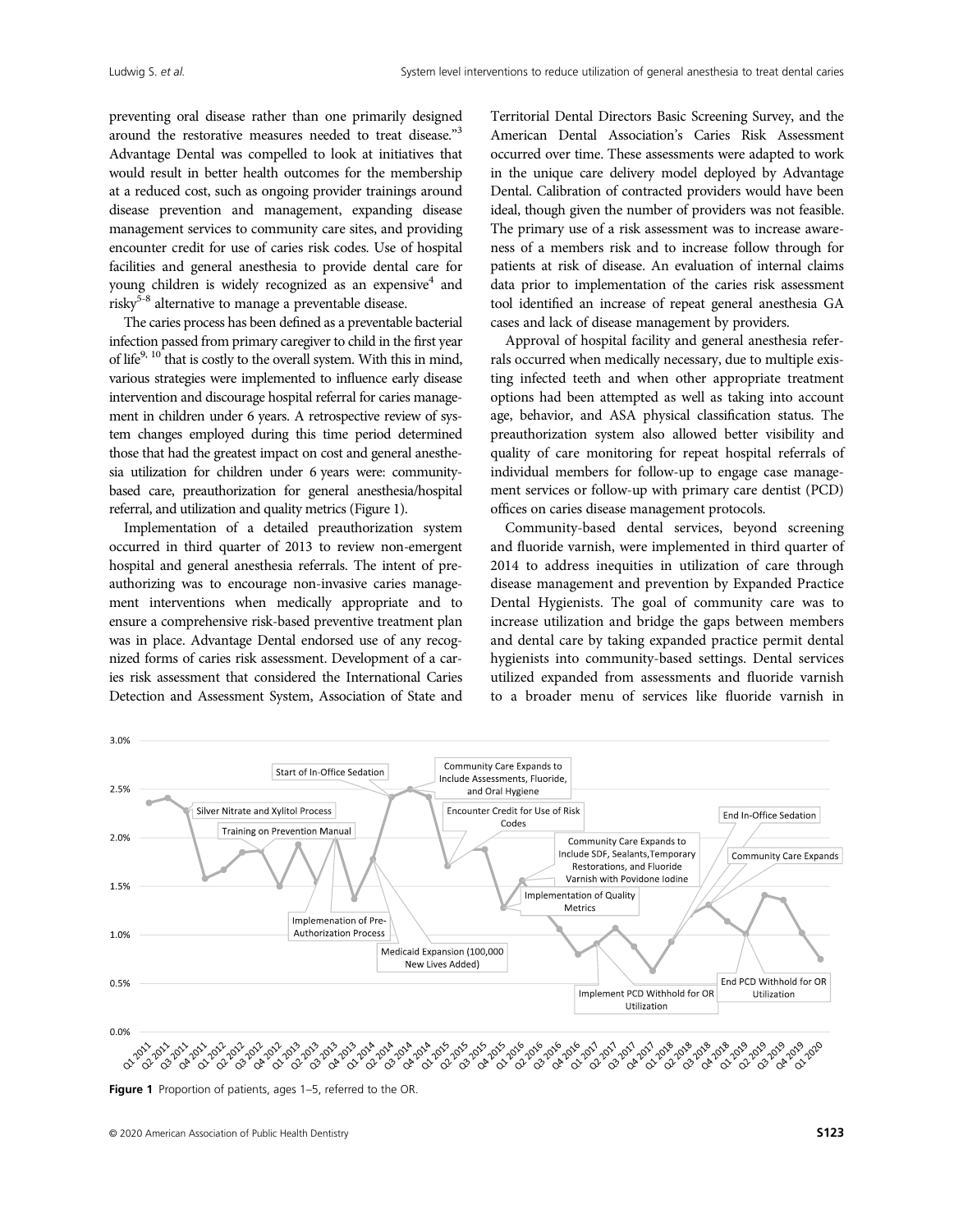conjunction with povidone iodine, silver diamine fluoride, sealants, and temporary restoration without excavation. Another unique piece as expansion occurred was the electronic connectivity between PCD and the community care team. This allowed the opportunity to work in collaboration to support the patient in their care to reduce disease.

Advantage Dental had always had some level of utilization management and review and employed a variety of quality incentive metrics to influence best practices. Examples of quality incentive metrics used at various times by Advantage have included value-based payment for meeting performance goals for caries risk assessment, utilization by pregnant members and young children, emergency department utilization, and patient satisfaction. Additional targeted quality measures were developed and implemented in fourth quarter of 2015, which took into consideration medically appropriate in-office sedation and minimally invasive caries management techniques to include services, such as fluoride therapies and glass ionomers and later, silver diamine fluoride. By training providers on evidencebased options to reduce the risk and expense associated with oral or intra-venous sedation hospitalization and general anesthesia and tying quality incentive funds to this, it helped with acceptance from providers across the network.

## Objective/goal

Identify interventions at a systems level that reduced the utilization of general anesthesia and hospitalization for treating dental caries in children under the age of 6.

# Methodology

Dental claims data from the period of Q1 2011 to Q2 2020 were utilized to analyze the trends in utilization of the operating room (OR) to treat dental conditions among children between the ages of 1 and 6. OR utilization was identified in the claims data using the CDT code D9420, a billing code for referral to a hospital or ambulatory surgical center. The proportion of total patients seen by Advantage Dental providers who were treated in the OR is the outcome of interest. A timeline of key events in community-based care, preauthorization for general anesthesia/hospital referral, and utilization and quality metrics is mapped against trends in this proportion to understand drivers of general anesthesia/hospital referrals.

In addition, fixed effects analysis was utilized to identify key over time changes in the reduction of children's OR utilization for dental conditions (Table 1). Fixed effects models control for time-invariant unobserved characteristics that may influence whether children are referred to the OR. Therefore, the results presented here are not biased by the specific characteristics of the children that make up the Table 1 Fixed Effects Regression Estimating the Impact of Systems Level Interventions on the Proportion of Children Referred to the Operating Room

| Intervention or period                  | Coefficent | 95% CI         |                |
|-----------------------------------------|------------|----------------|----------------|
|                                         |            | Lower<br>Limit | Upper<br>Limit |
| Medicaid expansion                      | $0.49*$    | 0.03           | 0.27           |
| Pre-authorization                       | $-0.21$    | $-0.68$        | 0.27           |
| Community care expansion                | $-0.65*$   | $-0.88$        | $-0.38$        |
| Utilization and quality metrics         | $-0.68*$   | $-1.36$        | $-0.01$        |
| Incentive payments and PCD<br>withholds | $-0.71*$   | $-1.49$        | $-0.07$        |
| Intercept                               | $1.90*$    | 1.71           | 2.09           |
| Number of time periods                  | 37         |                |                |
| Number of patients                      | 105,409    |                |                |

Indicates  $P < 0.05$ .

CI, confidence interval; PCD, primary care dentist.

population at each time period and, thus, focuses on the systems-level changes. However, caution should be taken when interpreting these results, as they may still be biased by the presence of over time changes of children in the population. Moreover, as processes were constantly being improved during this period, it is difficult to separate the effects of individual initiatives definitively.

### **Outcomes**

The referral of children during the period fell from 2.4% of in Q1 of 2011 to 0.8% in Q1 of 2020, with the period from the first quarter of 2015 onward having consistent declines (Figure 1). The pre-authorization system and provider education appeared to reduce the referral of children to the OR, but that decline was interrupted by Medicaid expansion, which added 100,000 new covered lives to Advantage Dental. The regular expansion of community care team, in both size and practice scope, along with the implementation of encounter credits and withholds for PCDs were associated with a declining proportion of children being referred to the OR. The cumulative effect of these processes appears to make the reduction relatively "sticky," that patterns are relatively robust to the ending of initiatives that influence behavior, such as in-office sedation and the withhold payments.

The fixed effects regression bears out the descriptive findings. Controlling for time-invariant unobserved factors, we see that Medicaid expansion increased the proportion of children referred to the OR by approximately 0.5% points On the other hand, the expansion of the community care team, the addition of utilization and quality metrics to reinforce the systems of provider education and training, and the use of incentive payments and PCD